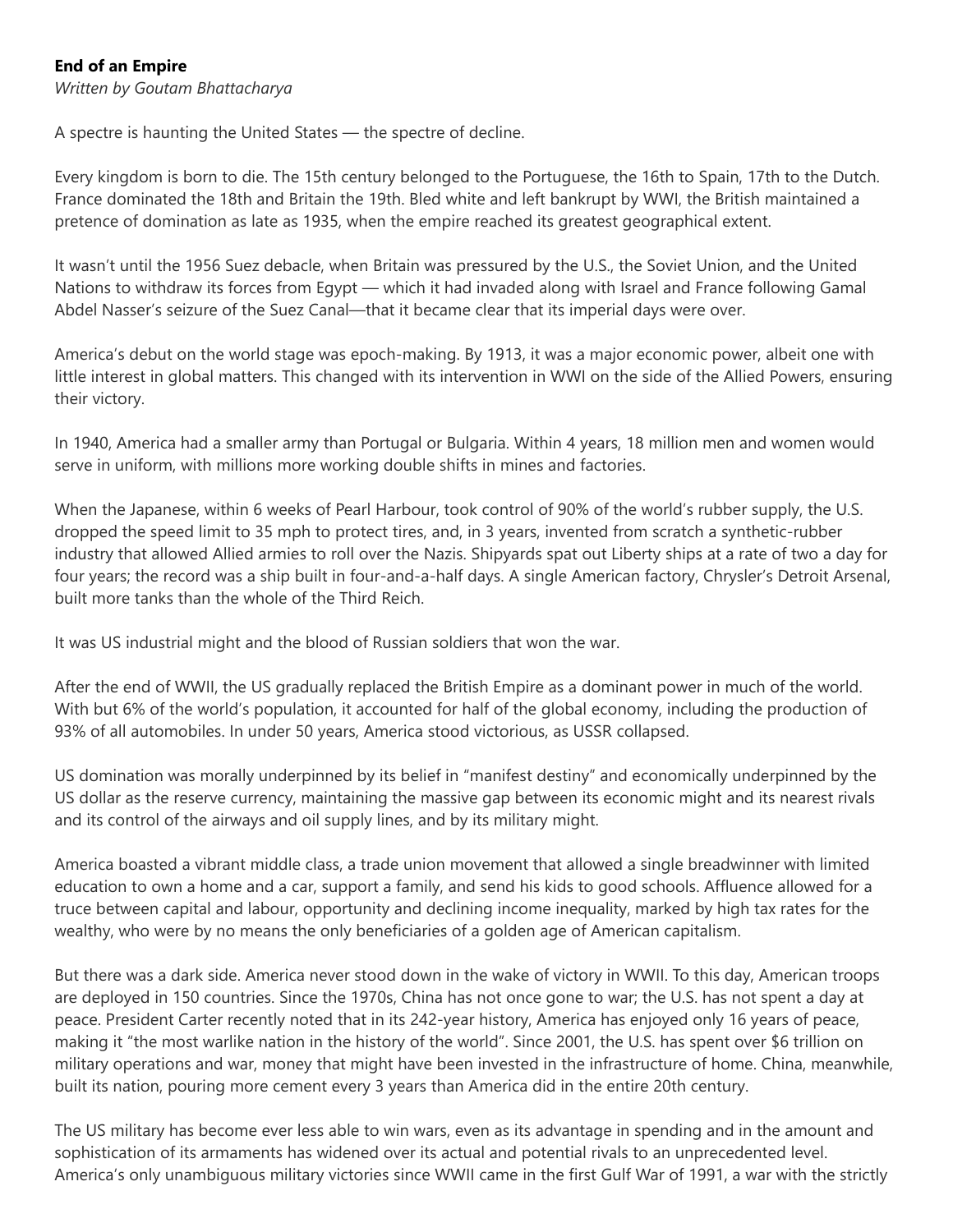limited objective of expelling Iraq from Kuwait, and in various "police actions" against pathetically small and weak opponents in the Dominican Republic in 1965, Grenada in 1983 and Panama in 1989. America is unique among the world's dominant powers of the past 500 years in its repeated failure to achieve military objectives over decades.

From the arrival at the airport to the high-speed train or subway trip into town, a visit to Europe and East Asia can seem to an American like a journey to a Tomorrowland, never to be realized in the United States outside of Disney World.

As America policed the world, the violence came home. On D-Day, June 6, 1944, the Allied death toll was 4,414; in 2019, domestic gun violence had killed that many Americans by the end of April. By June 2019, guns in the hands of ordinary Americans had caused more casualties than the Allies suffered in Normandy in the first month of a campaign that consumed the military strength of five nations.

Meanwhile, America lionised the individual at the expense of community and family. It was the sociological equivalent of splitting the atom. What was gained in terms of mobility and personal freedom came at the expense of common purpose. In wide swaths of America, the family as an institution lost its grounding. By the 1960s, 40% of marriages were ending in divorce. Only 6% of American homes had grandparents living beneath the same roof as grandchildren; elders were abandoned to retirement homes.

People exhausted themselves in jobs that only reinforced their isolation from their families. The nation consumes 69% of the world's antidepressants. The collapse of the working-class family has been responsible for an opioid crisis that has displaced car accidents as the leading cause of death for Americans under 50.

Mountains of public and private debt is a ticking time bomb.

At the root of this dysfunctional dystopia is a widening chasm between the haves and the have-nots. When the promise of a good life for a working family is shattered as factories close and corporate leaders, growing richer by the day, ship jobs abroad, the social contract is irrevocably broken. For two generations, America has celebrated globalisation with iconic zeal, when, as a working person can see, it's nothing more than capital on the prowl in search of cheap labour.

Black Americans, just 13% of the population, significantly outnumber whites in prisons.

In economic terms, USA of the 1950s resembled Denmark as much as the America of today. Marginal tax rates for the wealthy were 90%. The salaries of CEOs were, on average, just 20 times that of their mid-management employees.

Today, the pay of those at the top is 400 times that of their salaried staff, with many earning orders of magnitude more in stock options and perks. The elite 1% of Americans control \$30 trillion of assets, while the bottom half have more debt than assets. The 3 richest Americans have more money than the poorest 160 million. 20% of American households have zero or negative net worth, a figure that rises to 37% for black families. The vast majority of Americans — white, black and brown — are two paychecks removed from bankruptcy. Though living in a nation that celebrates itself as the wealthiest in history, most Americans live on a high wire, with no safety net to brace a fall.

The unravelling of US domination has been mostly self-inflected. Its moral dimension started to come apart when the US invaded Iraq in 2003, disregarding the UN and propagating lies about Saddam Hussein's WMD. The credibility of the economic order was damaged by financial meltdown of 2008, when major US financial institutions collapsed like a house of cards.

In the 2010s, the world witnessed the resurgence of Russia and the emergence of China as the global economic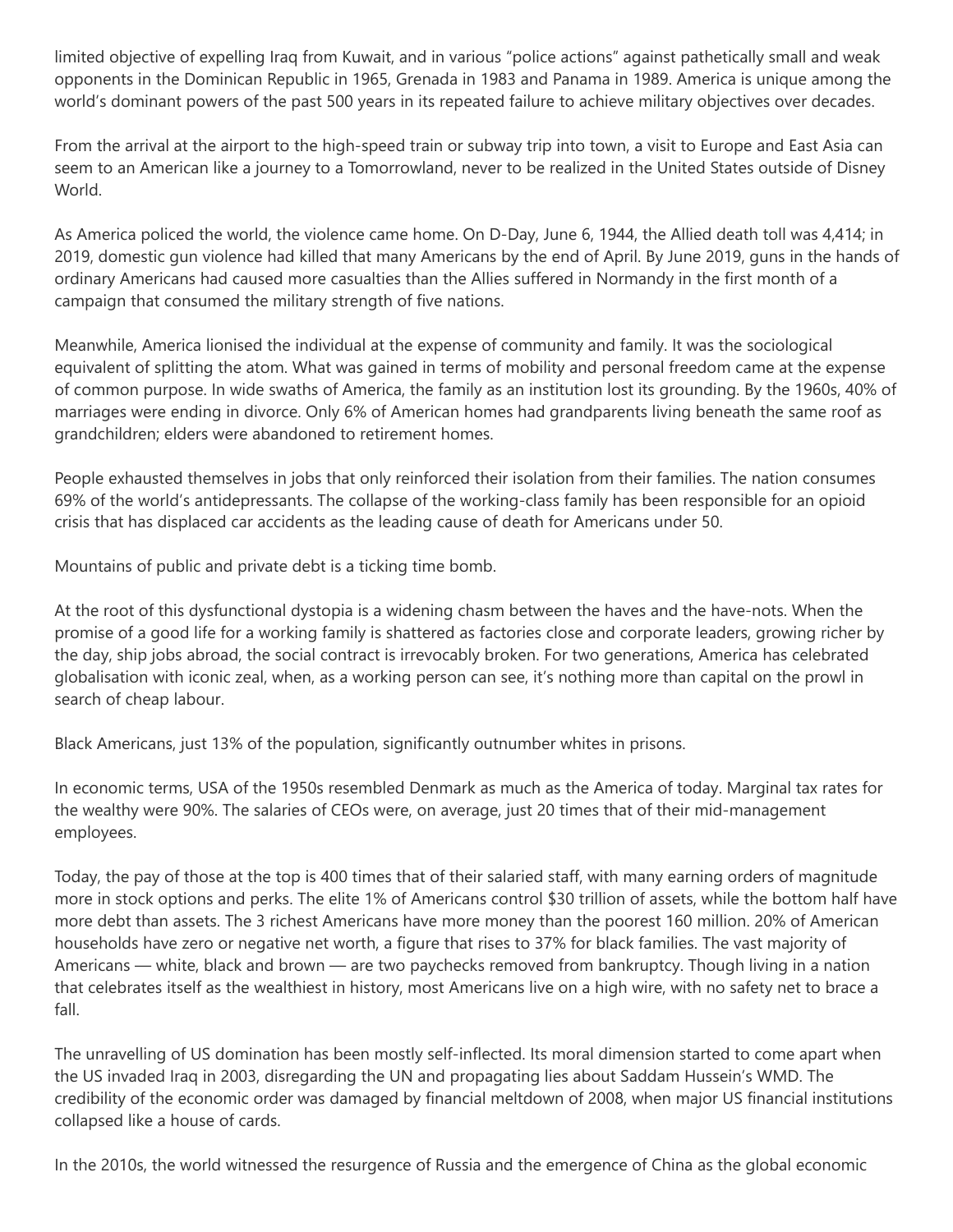powerhouse, while signs of the internal socio-political crisis in America started to emerge, reflected in the rise of Trumpism, the growing racial injustice that triggered the Black Lives Matter movement and the collapse of the health system amid the COVID-19 pandemic.

With the COVID crisis, 40 million Americans lost their jobs, and 3.3 million businesses shut down. The pandemic simply revealed what had long been forsaken. A country that once turned out fighter planes by the hour could not manage to produce paper masks or cotton swabs. The nation that defeated smallpox and polio, and led the world for generations in medical innovation and discovery, was reduced to a laughing stock as an odious buffoon of a president advocated, like a carnival barker, the use of household disinfectants as a treatment for a disease that intellectually he could not begin to understand.

With less than 4% of the global population, the U.S. soon accounted for more than a fifth of COVID deaths.

For the first time, the international community felt compelled to send disaster relief to America. For more than two centuries, reported the Irish Times, "the United States has stirred a very wide range of feelings in the rest of the world: love and hatred, fear and hope, envy and contempt, awe and anger. But there is one emotion that has never been directed towards the U.S. until now: pity." As American doctors and nurses eagerly awaited emergency airlifts of basic supplies from China, the hinge of history opened to the Asian century.

As America responded to the crisis like a corrupt tin pot dictatorship, tin pot dictators of the world seized the high ground, relishing a rare sense of moral superiority, especially in the wake of the killing of George Floyd. The autocratic leader of Chechnya, Ramzan Kadyrov, chastised America for "maliciously violating ordinary citizens' rights". North Korean newspapers objected to "police brutality" in America. Quoted in the Iranian press, Ayatollah Khamenei gloated, "America has begun the process of its own destruction." When an American official raised the issue of human rights on Twitter, China's Foreign Ministry spokesman, invoking the killing of George Floyd, replied, "I can't breathe."

The American political process made possible the ascendancy to the highest office in the land a national disgrace, a morally and ethically compromised demagogue. As a British writer quipped, "There have always been stupid people, and plenty of nasty people too. But rarely has stupidity been so nasty, or nastiness so stupid."

Trump is less the cause of America's decline than a product of its descent. In a complete abandonment of the collective good, U.S. laws define freedom as an individual's inalienable right to own a personal arsenal of weaponry.

The American cult of the individual denies the very idea of society. What every prosperous democracy deems to be fundamental rights — universal health care, equal access to quality public education, a social safety net for the weak, elderly, and infirm — America dismisses as socialist indulgences. American politicians dismiss the Scandinavian model as creeping socialism, communism lite.

Asked what he thought of Western civilisation, Mahatma Gandhi famously replied, "I think that would be a good idea." The remark accurately reflects the view of America as seen from the perspective of any modern social democracy. Oscar Wilde quipped that the United States was the only country to go from barbarism to decadence without passing through civilisation.

These are evidences of such terminal decadence.

In this perspective, the humiliating withdrawal from Afghanistan, one can say that the century of American dominance may well be coming to an end.

The US remains the biggest military power. The size and sway of its economy remains formidable. What has changed, however, is its appetite for direct and indirect conflict to maintain its power. Its allies – in Afghanistan and